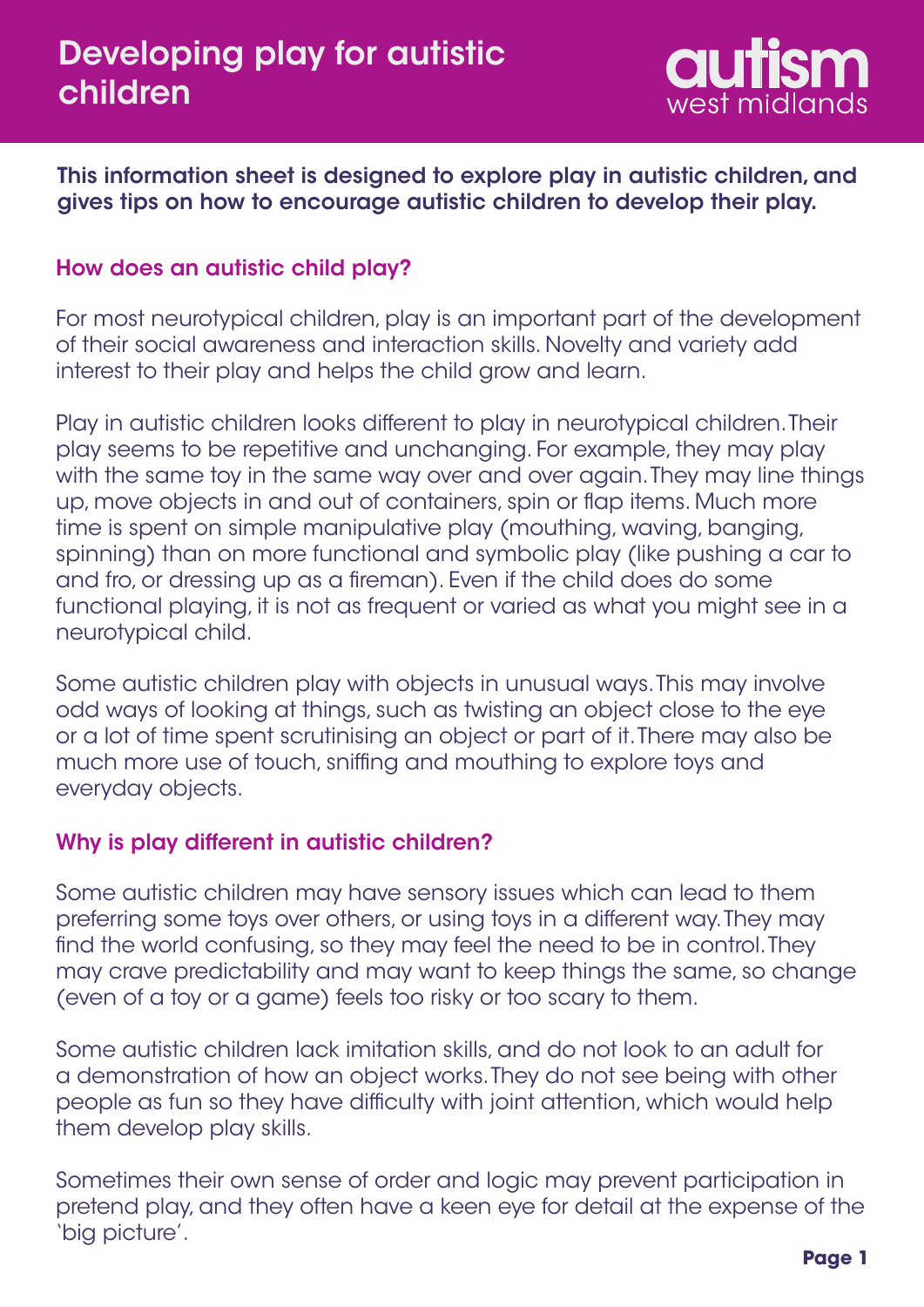

They may not realise other people are interested in what they are doing so they do not bring things to show you or get you to watch their game. They may also have difficulty in pointing and following the direction of your gaze.

### How can we help autistic children to develop play?

Autistic children with autism may need to be taught how to play, rather than learning through play. It is important to create opportunities to engage with the child at their level, and find out what motivates them.

Work towards shared attention and interest by paying close attention to what they are doing. Make your presence obvious and show interest in what they are doing so they know whatever they choose is ok with you.

Make regular playtimes part of the daily routine. Play and social interaction lead to learning, but the most important thing is to **enjoy** being with your child and **have fun together**. It does not matter what you are doing, as long as you are both enjoying the activity.

### Guidelines to help you get started

- Keep it simple, one thing at a time. Use gestures, touch and actions to show what you mean. Use pictures, objects and books too, not just speech. •
- Keep language short and to the point, but do talk about what you are seeing, doing and hearing e.g. "Let Mummy see"; "Do another jump"; "Ready, steady, go". •
- Encourage showing you what he wants. Teach pointing to aid this. Pretend not to understand so he has to gesture more clearly. Move from objects to pictures, to symbols (PECS). Demonstrate 'point' and 'touch'. When playing shops, hold your hand out for 'Give me ….' •
- Make a model from Lego first for them to see what to do, or model cars or fruit from playdough for him to copy. Shape actions physically, hand over hand, to show your child how to use toys. For example, when playing with Lego, hold your hand over theirs to steady the activity and press down together. This helps them place the bricks correctly and exert sufficient pressure to push it into place. •